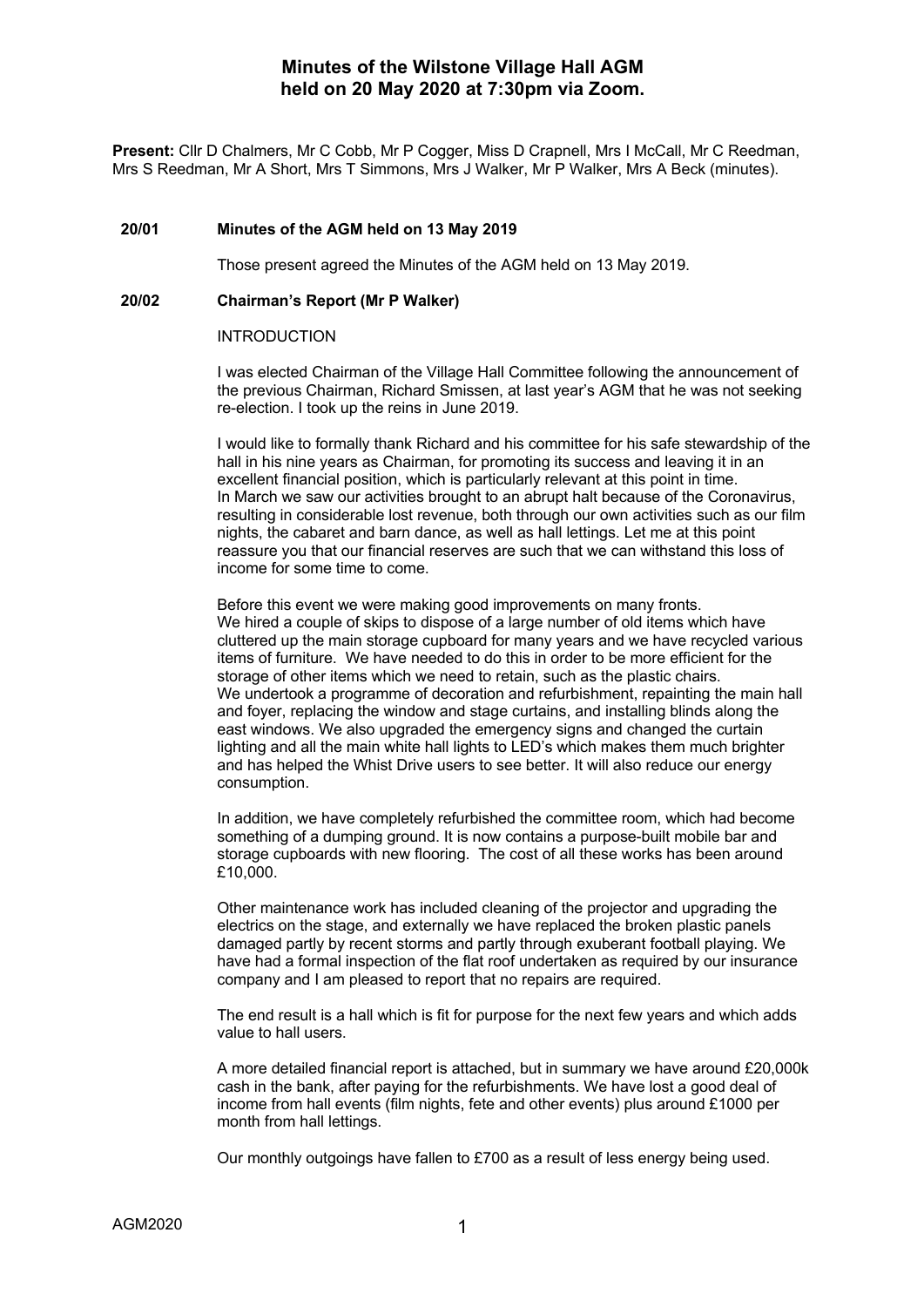## EVENTS

Before the lockdown, we ran five film nights which have continued to be very popular almost always running at the maximum capacity for the hall. Broadly speaking, a film night brings in around £1000 of revenue with the combination of ticket and bar sales. We continue to help SoCs by donating £1 for every ticket sold.

In June the village enjoyed an Open Village event, rather than a Fete, which the WVH underwrites the event and is run generally by much the same people.

We had planned a Barn Dance, VE Day celebrations, the Village Fete and two more film nights, but sadly all of those have had to be cancelled with a loss of revenue of around £10,000.

## PEOPLE

We have had one resignation from the committee over the past year and I would like to thank Marcus Postings for his help and support.

Our treasurer, Neil Williams, also indicated his desire to stand down. Tessa Simmons volunteered but she is currently in recuperation after surgery, but she does still intend to take up the Treasurer role when she is fully recovered; in the meantime, Neil continues in the post.

At this point, I would like to thank all members of the Committee for their continued support and hard work, in particular Colin Reedman who monitors the hall on a daily basis, to Tony Short who deals with all the many and varied issues that arise with hall lettings, to Anna as Secretary, and to Diana Crapnell as deputy chairman.

## THE FUTURE

Who knows when we will be back up and running again, but the committee are ready and willing to swing back into action when called upon. The Committee has ensured that the hall is in good shape, is well maintained, and is ready for action.

That concludes the Chairman's Report.

*The report was accepted, and the Chairman thanked for all his hard work.*

## **20/03 Treasurer's Report**

The audited accounts, prepared by the Treasurer Neil Williams, were circulated to all present. In summary, it was another satisfactory year financially, the deficit of £12,826 having been driven by the village hall refurbishing costs.

|                                                                    | £        |
|--------------------------------------------------------------------|----------|
| Hall Hiring less day to day running costs<br>$(E12.231 - E11,463)$ | 768      |
| Events (income – expenditure)<br>$(E12, 462 - E9, 946)$            | 2.516    |
| Interest / other                                                   | 38       |
| Donations                                                          | 1,378    |
| Refurbishment of Village Hall                                      | (17,526) |
| <b>DEFICIT</b>                                                     | (12,826) |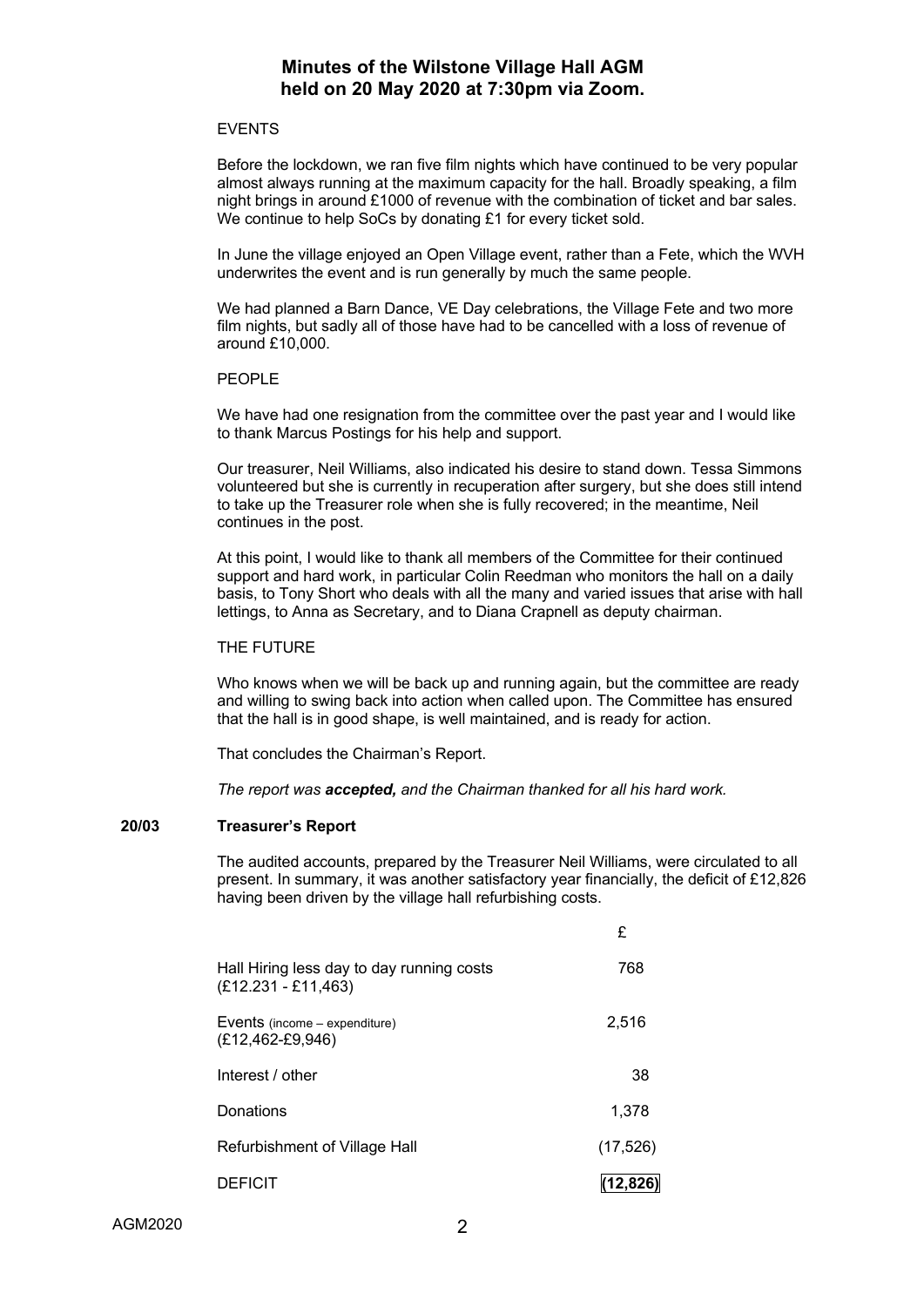The accumulated surplus now stands at £22,828.87.

The accounts were audited by Mrs Alla Postings FCCA.

*The audited accounts were accepted by the meeting attendees.*

## **20/04 Election of Committee Members**

The following committee members were elected following resolutions.

Representative members (3 places): Mr Colin Reedman (Church) Mrs Sheila Reedman (Church) Cllr. Doug Chalmers (Tring Rural Parish Council)

Elected members (5 places): Mr Peter Walker Ms Diana Crapnell Mr Tony Short Mrs Tessa Simmons 1 vacancy

Co-opted members (2 places): Mr Neil Williams Mrs Anna Beck

Special members (unlimited):

Mr Chris Cobb Mr Phil Cogger Mr Peter Kemp Mr Paul Lovis Mrs Irene McCall Mr Richard Smissen Mrs Jill Walker

## **20/05 Signing of declaration**

All Committee Members present at the meeting agreed to sign the annual declaration as soon as Covid-19 restrictions allow.

#### **20/06 Resolution to increase hall letting rates**

Proposed by Peter Walker. Seconded by Diana Crapnell.

The Committee Members approved the resolution to increase hall letting rates. The implementation of which will be at the Committee's discretion.